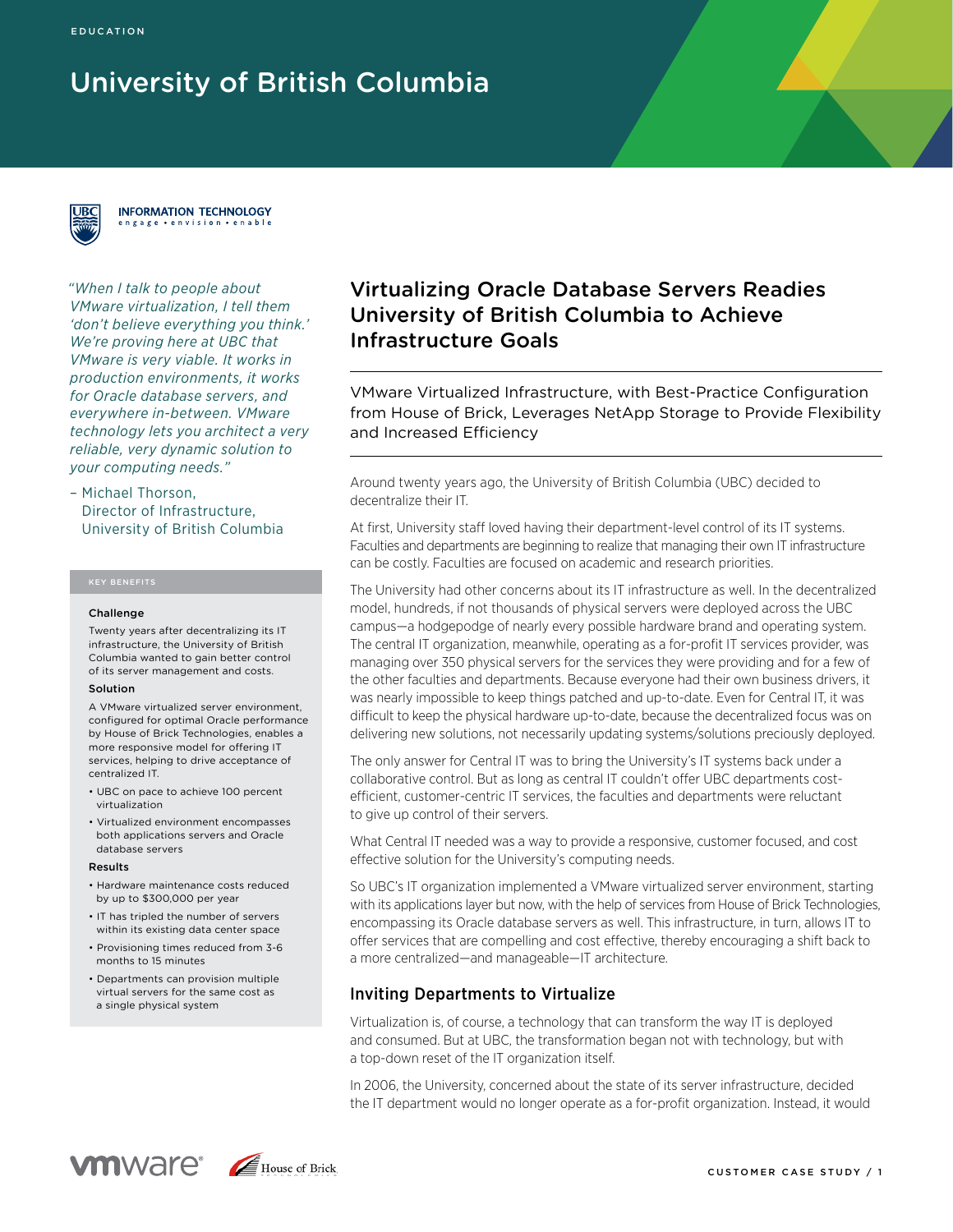VMware vSphere™ 4.0

- VMware ESX® 4.0

VMware View™ 4.5

### Primary application

• VMware vSphere virtual server infrastructure

### Primary hardware

• HP ProLiant BL 490c G6 Blade Servers

### • NetApp Storage Area Network

### Primary software

- Microsoft Exchange 2007 - 7000 mailboxes
- Oracle PeopleSoft
- Student information systems
- Library management systems
- Various teaching/learning applications
- Linux RedHat
- NetApp SnapManager
- Oracle Real Application Testing software
- Oracle Swingbench

### function as an auxiliary IT service provider, tasked with devising an IT services model that would benefit the University as a whole.

Key members of the IT department were already intrigued by VMware technology. "We had attended conferences and VMware presentations, and had talked to other organizations that had started down the virtualization path," explains Michael Thorson, Director of Infrastructure within UBC IT.

Now that the IT group's mandate had been shifted, it began to explore VMware as an enabling technology. "We wrote a business case proposing to invite departments to replace their physical systems with centrally-managed virtual machines," Thorson says.

The University approved the plan, and IT began replacing legacy applications servers with a VMware vSphere environment.

### Improved Capacity, Faster Provisioning—and Lower Cost Servers

VMware virtualization immediately solved a number of problems that had hampered the IT group in the past. Some were based on space constraints. The University's data center is 40 years old. It was running out of space and electrical capacity. But because multiple VMware virtualized machines can reside on a single physical host, virtualizing gave the IT department additional capacity within its existing space. This meant it could accommodate departments' requests for new servers without the expense of building out a new physical facility.

The IT department can also provision new servers more quickly. "It used to take three months or more to provision a server, mostly because we were so short on space," Thorson says. "We'd have to wait for a server to die before we could add a new one." With the VMware environment, IT can provision a new server in about 15 minutes.

The VMware environment is more reliable. Part of this is due to the inherent characteristics of VMware technology itself. Should a piece of hardware fail, for instance, VMware automatically rolls any virtual servers affected by the failure onto another server. Users are less likely to experience server outages, or even notice if there are any. In addition, when the IT group provisions new servers, it connects them to NetApp storage. Back-ups (snapshots) of server data are mirrored in two locations, lowering the risk of data loss.

Each of these benefits of VMware technology, in turn, allows UBC's IT group to better meet the needs of the University's technology users—and to top it off, the IT organization can also offer virtual machines inexpensively. This gives departments a way to greatly reduce their IT costs. "Instead of budgeting \$15,000 for a single server, our customers can use the money to buy multiple servers," Thorson says. "They can deploy additional production servers for redundancy, or a development environment. They get much more value for their money."

Needless to say, offering inexpensive servers, super-fast provisioning, and reliability has sparked growing demand for UBC's IT services. "Our first year, we provisioned 100 virtual servers," notes Lois Cumming, Systems Administrator, UBC. "The second year we provisioned 200."

The year after that, the number of virtual servers nearly doubled again. There are over 1,000 virtual servers in the UBC infrastructure today.

The University is also exploring desktop virtualization. It has rolled out a pilot of VMware View virtualized desktops, with plans to implement around 1,000 a year, including 800 kiosks for student use.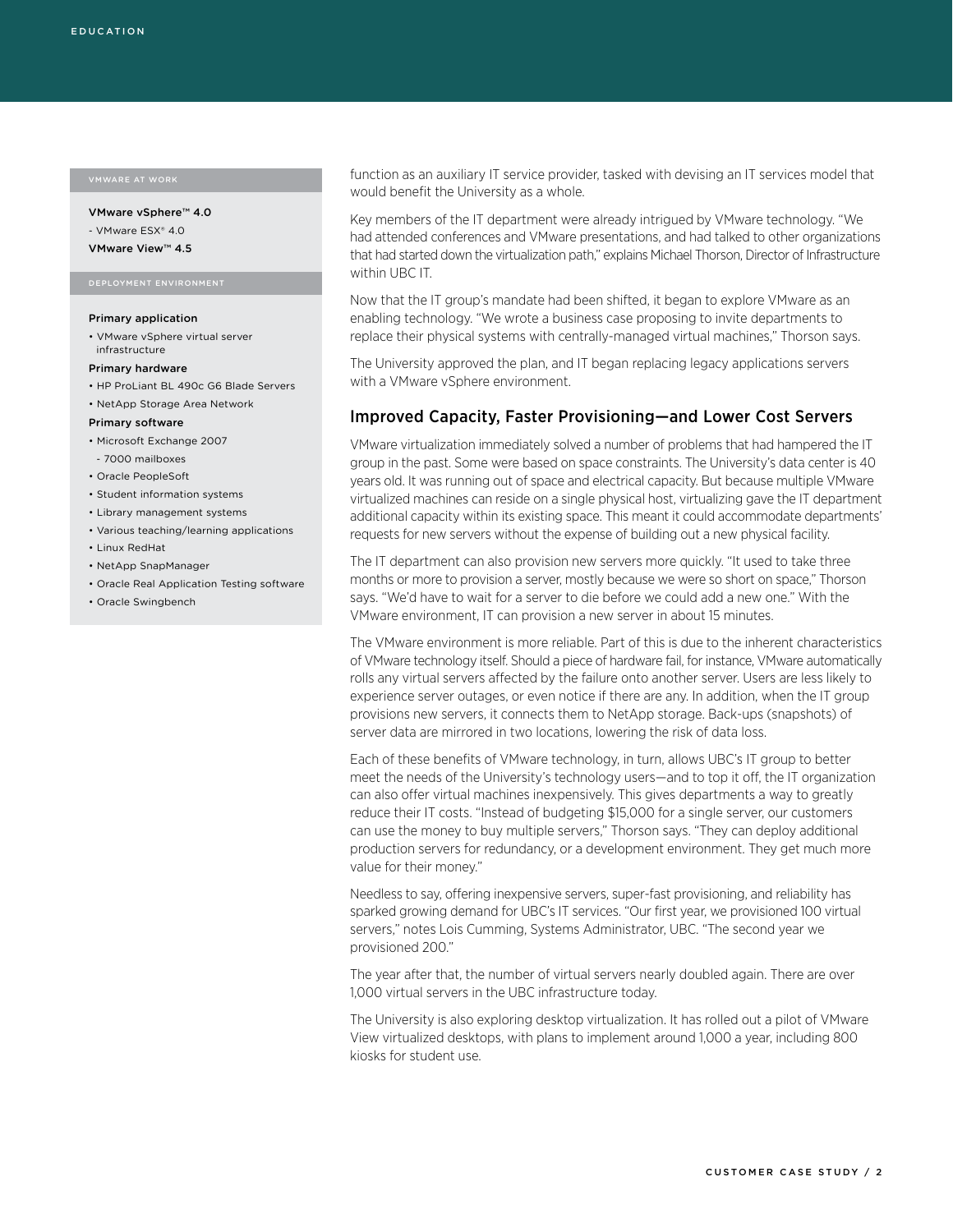### Virtualizing Oracle Database Servers

Although the department was making good progress in virtualizing its lower-level workloads, it hit a speed bump when it came to the University's 150 Oracle database servers. These were running on aging Sun SPARC servers that were becoming increasingly expensive to maintain. Some were so old, in fact, that Sun could no longer guarantee availability of replacement parts.

To achieve its goal of 100 percent virtualization, the UBC IT department needed to redeploy its Oracle servers as virtualized systems. But first, it had to verify that the databases could be successfully ported from the SPARC environment to the data center's VMware platform, which is hosted on Intel-based HP Blade Servers running Linux. In addition, it wanted to know if it could leverage its existing NetApp SnapManager tool within the virtualized environment.

UBC didn't have the expertise and resources to perform a proof of concept itself, so it engaged with VMware Professional Services and VMware partner House of Brick to help it develop and validate a methodology for porting its SPARC databases to Oracle. "Our House of Brick consultants provided an invaluable service in answering key questions about how we could architect a virtual environment," notes Thorson.

To address the question about porting Oracle databases from SPARC to VMware, House of Brick evaluated a half dozen available tools, comparing attributes such as price, complexity, and how much downtime would be required to perform a data stream. The consultants also ran a proof of concept on one of the tools so that UBC could more fully understand its capabilities. In the end, UBC used the information as the basis for its decision to use an Oracle utility for the data migration.

House of Brick also broke new ground in understanding how well VMware virtual server environments integrate with NetApp storage. "We determined that it is possible to present a NetApp Network File System directly to a VMware virtualized guest," explains Jim Ogborn, VP, Client Services, House of Brick. "We now consider this to be a valid best practice within VMware virtualized environments."

First, the House of Brick findings validated that UBC can continue to use a Network File System (NFS) protocol for capturing on-the-fly Oracle database snapshots, as well as selfservice restores and cloning operations. "We favor the NFS protocol because it lets us grow or shrink storage volumes dynamically without service interruptions," Cumming explains. "It's also easy to repoint storage from one virtual machine or server to another. And it's a protocol that has been around for a long time. It's well-understood. When House of Brick determined that we can use NFS with our VMware environment, it removed a potential obstacle to virtualizing our Oracle databases."

Perhaps more important, the ability to leverage the NFS protocol means the University's Oracle databases can be restored on physical servers if required—for example, to help with troubleshooting. For UBC database administrators, that provided an extra measure of security about virtualization. "Many of our Oracle databases are mission-critical components of our HR and student information systems," Cumming notes. "Understandably, our database administrators are risk-averse. With the help of House of Brick we showed that we can return to a physical environment if they are not happy with their database performance under VMware."

With its uncertainties about virtualizing Oracle databases put to rest, UBC is now on track to achieve its virtualization goals—as well as the broader organizational goal of encouraging a recentralization of its IT infrastructure. Some of these are straight cost-savings. The University will reduce its maintenance costs by up to \$300,000 per year once it has virtualized its last 150 Oracle database servers, for instance.